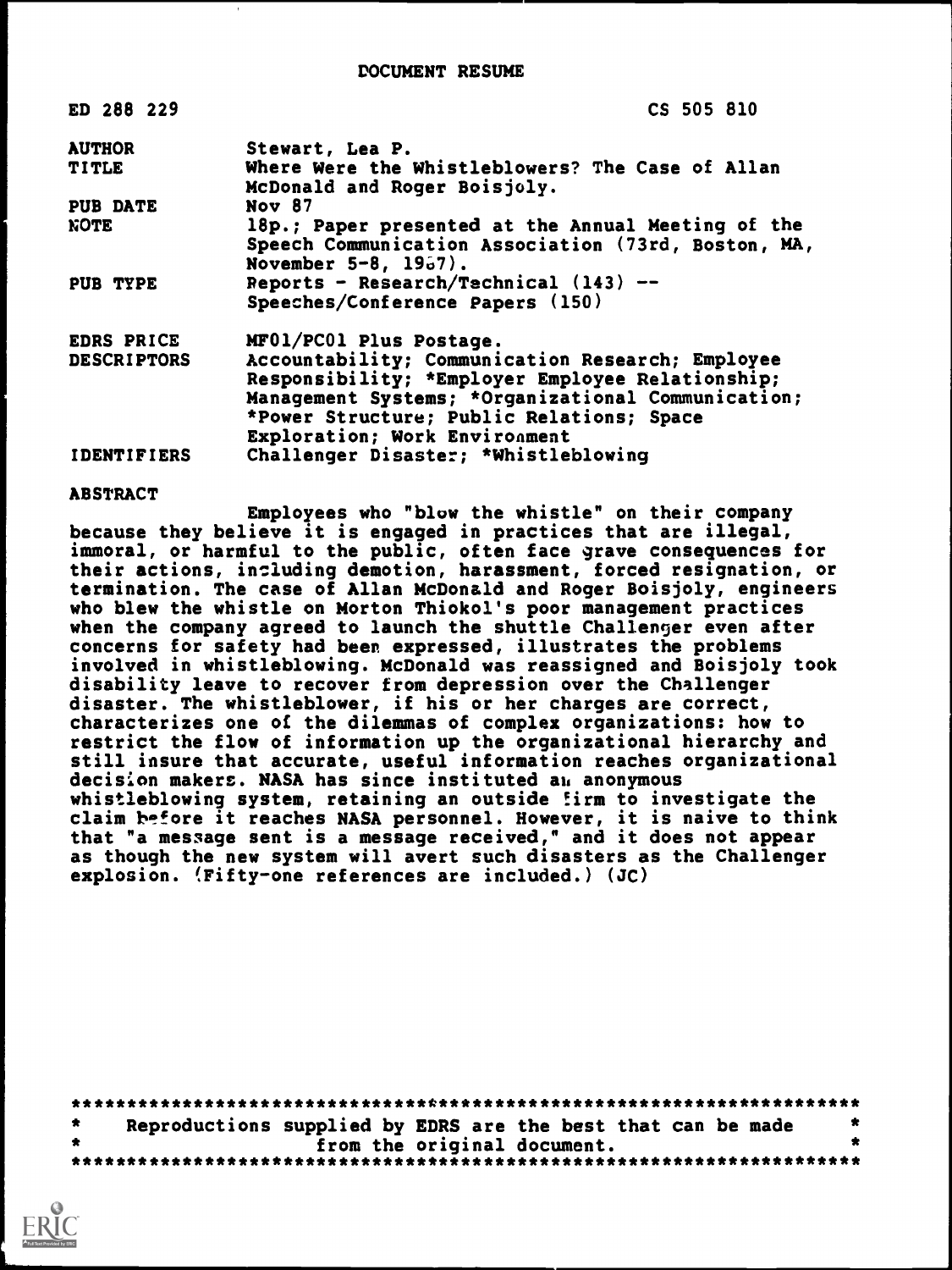

Minis document has been reproduced as either the person or organization<br>
the person or organization<br>
onginating it.

C Minor changes have been made to improve<br>
reproduction quality

Points of view or opinions stated i lithis docu<br>ment ido inot inecessarily represent official<br>OERI position or policy

Where Were the Whistle Blowers? The Case of Allan McDonald and

Roge Boisjoly

Lea P. Stewart

Associate Professor Department of Communication Rutgers University New Brunswick, NJ 08903

(201) 932-8842

Presented at the Speech Communication Association Annual Convention, Boston, Massachusetts, November 1987.

> "PERMISSION TO REPRODUCE THIS MATERIAL HAS BEEN GRANTFD BY

Lea P. Stewart

TO THE EDUCNTIONAL RESOURCES I IFORMATIC N ( ENTER (ERIC) "

 $\frac{0}{8}$ 

**505** 

 $\Omega$ 

 $f(x) = 1$ 

 $\mathbf{r}$ 

BEST COPY AVAILABLE  $2$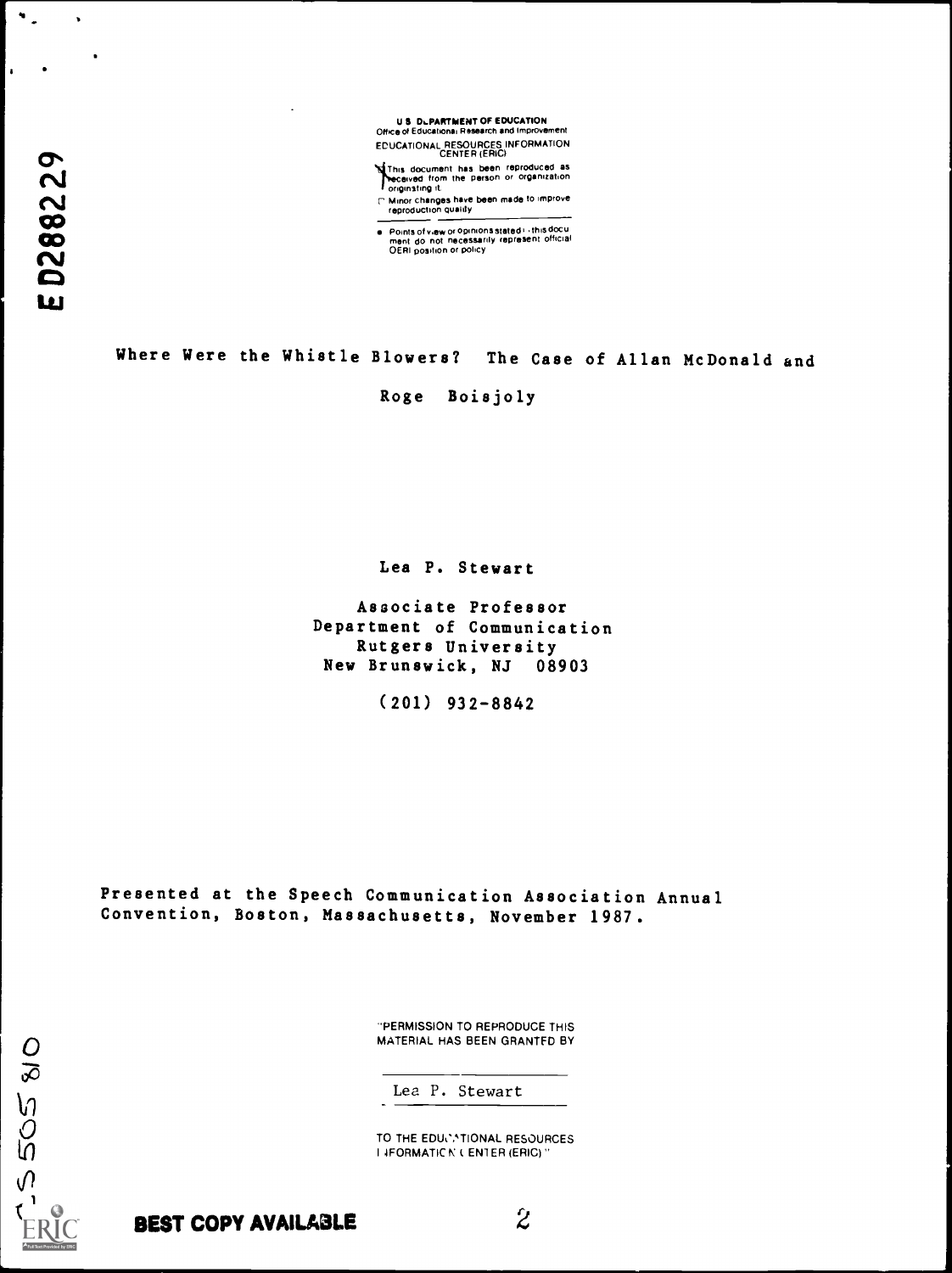By now, the chronology is familiar to aoyone who has been following the media accounts of the investigation into the cause of the explosion of the space shuttle Challenger on January 28, 1986. (An expanded version of this chronology is found in Rogers, 1986).

January 31, 1985 - Six months before the Challenger accident, Roger Boisjoly, an engineer working for Morton Thiokol, the manufacturer of the rocket booster, writes a memo to the vice president of engineering which is signed by Boisjoly's supervisor. The memo warns of problems with the 0-rings that hold the solid rocket booster together and concludes, "It is my honest and very real fear that if we do not take immediate action to dedicate a team to solve the problem, with the field joint having the number one priority, then we stand in jeopardy of losing a flight, along with all the launch pad facilities" (Reichhardt, 1986).

January 27. 1986 - Allan McDonald, manager of the solid rocket motor project for Morton Thiokol, is at the Kennedy Space Center in Florida and receives a phone call from an engineer in the company's Utah office expressing concern about the solid rocket booster field joints in the cold weather occurring in Florida at that time. McDonald passes his concern to the Marshall Space Flight Center (MSFC) in Huntsville, Alabama. After a number of phone calls between Marehall and Thiokol employees, a telephone conference among engineers and managers in Florida, Alabama, and Utah is set up for that evening.

The teleconference begins at 8:45 PM. Roger Boisjoly uses charts to explain his deep concern about launching in temperatures that are "outside the previous base of experience" (Reichhardt, 1986). Thiokol management asks for a short caucus and discusses the launch without NASA management listening.

After a thirty minute conference, Thiokol management comes back on the line and agrees to the launch. McDonald continues to argue for a delay. McDonald refuses to sign off on the launch, an unprecedented move in 24 previous launches (Brody, 1986). NASA management asks Thiokol to put its recommendation in writing. Joe C. Kilminster, vice president of space booster programs, faxes Thiokol's recommendation to launch to NASA at 11:45 PM.

January 28, 1986 - The space shuttle Challenger is launched in temperatures 15 degrees colder than in any previous launch. It explodes 73 seconds after launching due to a failure in the field joint (0-ring) on the right solid rocket booster.

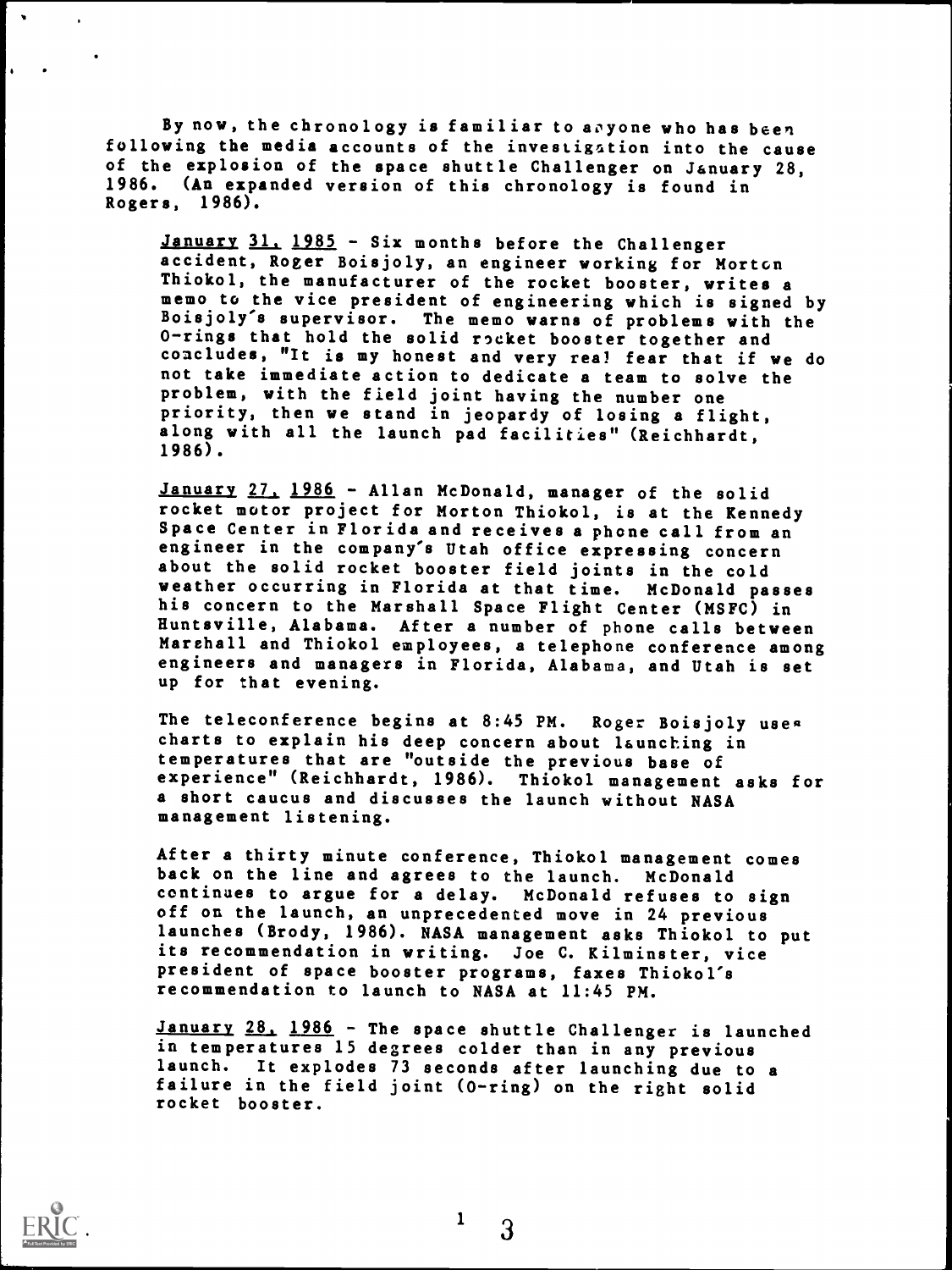February 3. 1986 - President Reagan appoints a blue ribbon panel known as the Rogers commission to investigate the Challenger accident.

February 10, 1986 - In a closed meeting, the commission discusses an internal NASA memo from 1985 warning that flight safety was being compromised by the potential failure of the booster rockets. Morton Thiokol engineer Allan McDonald, manager of the booster rocket motor project, steps<br>voluntarily out of the audience to say: "Mr. Chairman, you ought to be aware that some of us didn't want to launch."<br>He explains that he and other company engineers feared that cold weather would allow the booster rocket joints to leak.

February 19. 1986 - In a public hearing, McDonald tells the commission that he feared cold weather would affect the seals. McDonald said he was overruled by Morton Thiokol managers, who gave NASA written approval for the launch.

February 25, 1986 - McDonald tells the commission that NASA officials objected when Morton Thiokol initially opposed launching the shuttle. He says the usual system of the contractor having to prove the vehicle was safe was reversed and this time the engineers were asked to prove it was not safe.

Thiokol engineer Roger Boisjoly tells the commission about his 1985 memo in which he had written thzt unless the seals were improved "the result would be a catastrophe of the highest order loss of human life."

March 1986 - McDonald is reassigned from a key assignment at Morton Thiokol. He claims that Lawrence Mulloy "burst into his office" and expressed anger that McDonald was relaying complaints about NASA's invesitgation of the accident to the Rogers commission without first reporting it to Morton Thiokol or NASA (Joyce, 1986).

June 3, 1986 - After complaints from Congress, McDonald and boi.sjoly are reinstated. McDonald is assigned to head the booster rocket redesign t .k force. Boisjoly continues on disability leave claiming that he suffers from depression.

May 17, 1986 - McDonald, in his new role as Thiokol<br>spokesperson, calls the first full-scale test-firing of a space shuttle booster rocket since the Challenger disaster a "major milestone" and says it will give company employees a morale boost. He is quoted in an AP wire service report:<br>"It was absolutely jubilant for me. There were times when I<br>wondered if it would ever happen. We have taken a bashing from the press and everyone else who have given the impression we couldn't get anything right. This proves them wrong. We can do something right" (White, 1987).

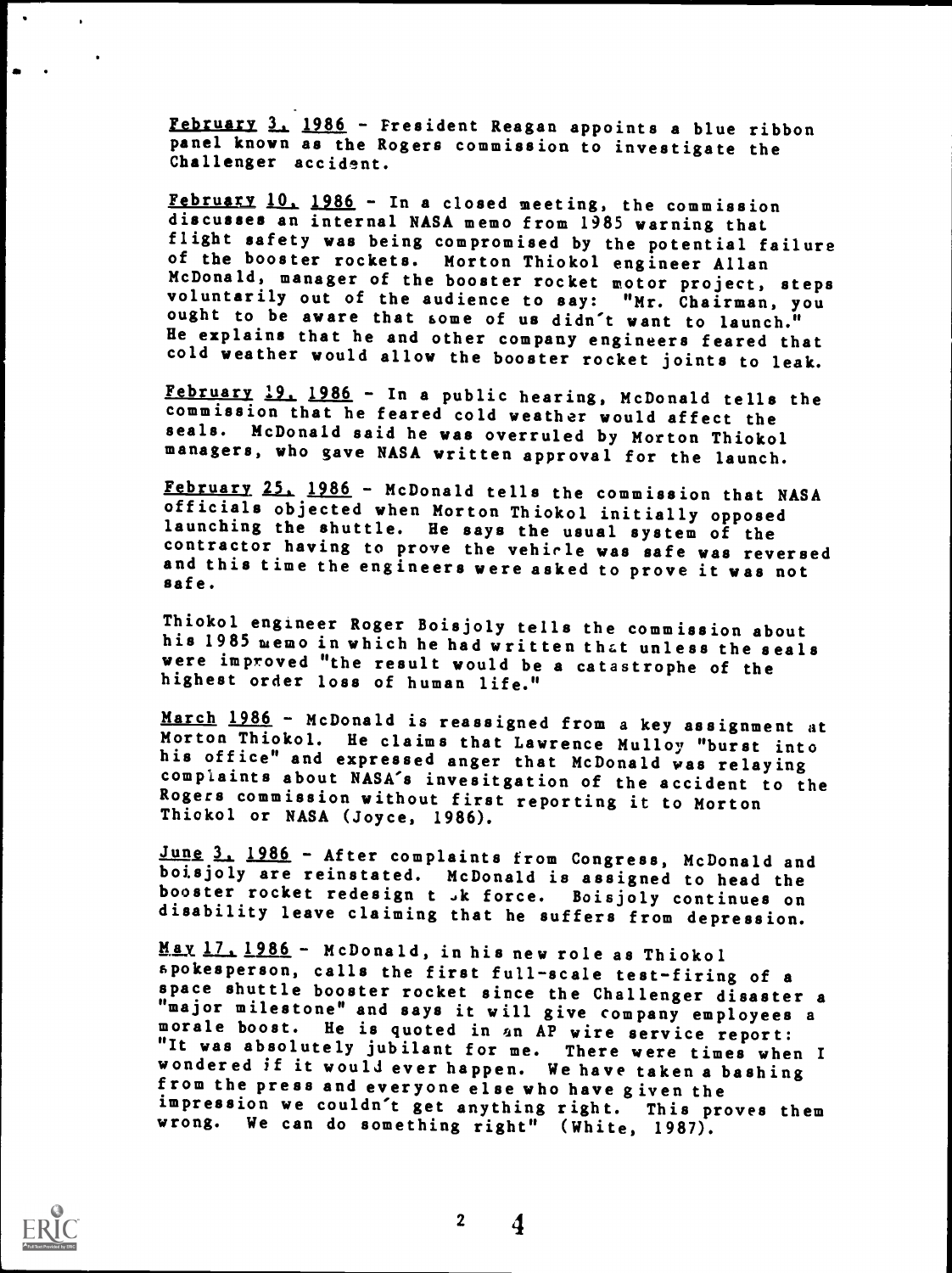June 1986 - As the manager in charge of a rocket r esign task force, McDonnald testifies before a House Science and Technology Committee on behalf of the work Morton Thiokol is doing to redesign the booster rocket.

January 28, 1987 - Roger Boisjoly files suit against Morton Thiokol on behalf of U.S. taxpayers for \$1 billion. He charges that the company knowingly provided NASA with defective solid rocket motors for the shuttle rocket that exploded January 28, 1986. Boisjoly contends that Morton Thioko' failed to hire quality control and safety personnel<br>with  $r$  'ds provided by NASA, using the money instead as a "slush und for Thiokol." He alleges that Thiokol falsely certif.id that 0-ring seals in the rocket boosters were safe although the company knew nearly a year before the disaster that the seals did not function properly at temperatures of 50 degrees. E also files a \$1 million suit on behalf of himself charging that Morton Thiokol impugned his professional reputation and threatened his job to punish him for testifying before the Rogers commission and congressional committees that investigated the Challenger accident (Boffey, 1987).

Since the Challenger accident, many theories have been proposed to explain why no one listened to the concerns expressed by Morton Thiokol engineers and delayed the launch. These<br>theories include "chronic failure in the space agency and among its contractors to communicate life-and-death problems up the<br>chain of command" (Sanger, 1986), a "Russian roulette mentality" that meant that NASA managers felt that they "got away with it last time" so they could continue to lower their standards (Boffey, 1986), a management structure that allowed "Marshall engineers at the booster project level to make decisions with sweeping flight safety implications without those decisions being reviewed in depth by shuttle launch and flight operations" (Covault, 1986), pressure from the news media (Wellborn, 1986), and poor judgment because of excessive overtime and fatigue (Covault, 1986).

No matter what the cause of the decision to launch the Challenger, it is clear that there were concerns about the safety<br>of the booster rocket seals as early as 1981. Unfortunately, these concerns were never made clearly or dramatically enough to cause NASA management to consider delaying launching the space shuttle. Since the accident, there has been considerable media attention focused on this process. For example, syndicated columnist Mike Royko (1986) wondered why no one went outside the "Something is wrong and maybe the rest of the country ought to know about it."

Several theories of organizational communication can help us understand this process.

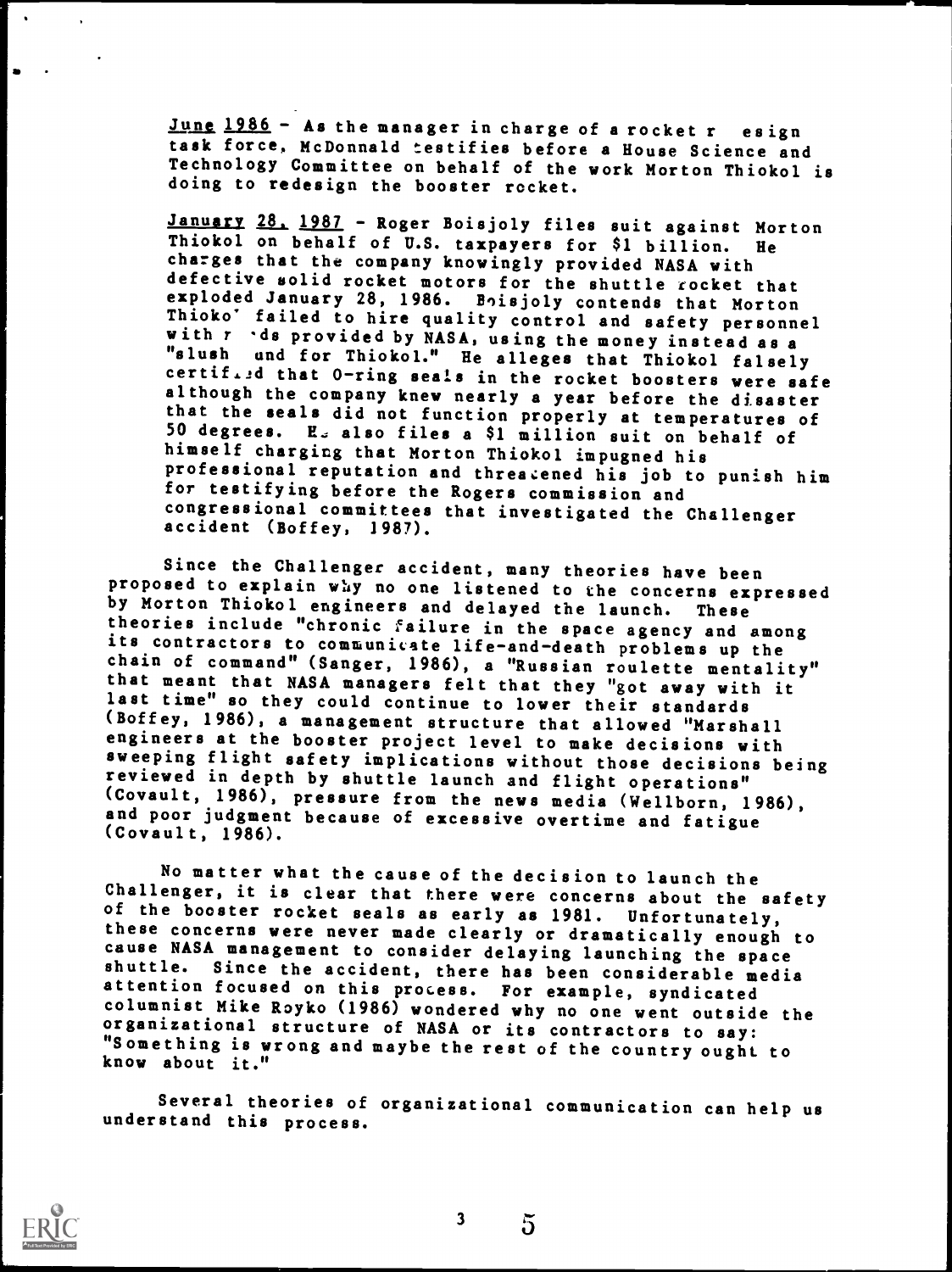## EXIT AND VOICE

Hirschman (1970), an economist, proposes that the management of an organization finds out about its failings through two alternative routes: exit and voice. The exit option occurs when organizational employees leave their jobs; the voice option management (i.e., upward communication), or to some authority to which management is subordinate or through general protest addressed to anyone willing to listen. Voice is a communicative strategy which involves:

any attempt at all to change, rather than escape from, an objectionable state of affairs, whether through individual or collective petition to the management directly in charge, through appeal to a higher authority with the intention of actions and protests, including those that are meant to mobilize public opinion. (Hirschman, 1970, p. 30).

In other words, by exercising voice, employees attempt to change an organization instead of escape from it. According to this theory, users of voice must alert management to its failures and then give them time to correct the situation.

Theoretically, voice is the preferred strategy for exerting change within organizations because once an employee has exited, he or she lozes the power to use voice. Thus, exit is generally "a reaction of <u>last resort</u> after voice has failed" (Hirschman,<br>1970, p. 37). According to Hirschman, voice is clearly preferred to exit when: (1) employees undergo the sacrifice of staying<br>because they feel that they want and are able to do something<br>about a situation and can only exert this influence if they stay; (2) employees expect that the complaints of others plus their own faithfulness will be successful; (3) it is too costly to leave and then decide to come back again; and (4) employees are loyal to the organization.

Voice is, in essence, responsible dissent occurring through the exercise of free speech within an organization (Stanley, 1981). Yet, Blumberg (1973) and Ewing (1977) cite court<br>decisions indicating that Americans do not have the same rights, such as freedom of the press, speech and due process, at work as they do at home. This "rightlessness" is most conspicuous for employees who work in the private sector and do not belong to unions (McIntire & McIntire, 1971; Stone, 1975; Wade, 1973;<br>Westin, 1981) and stems, in part, from the belief that the employer and employee are "equal partners to the employment<br>agreement. Just as the employee is free to resign whenever he or she wants, so the employer is free to show him or her the door<br>whenever it desires" (Ewing, 1977, p. 33). The assumption behind the legal notion of freedom of contract is that an employee can leave a firm and find comparable employment with little difficulty (Ewing, 1977). Nonetheless, as Blades (1967) points out: 'It is the fear of being discharged which above all else



6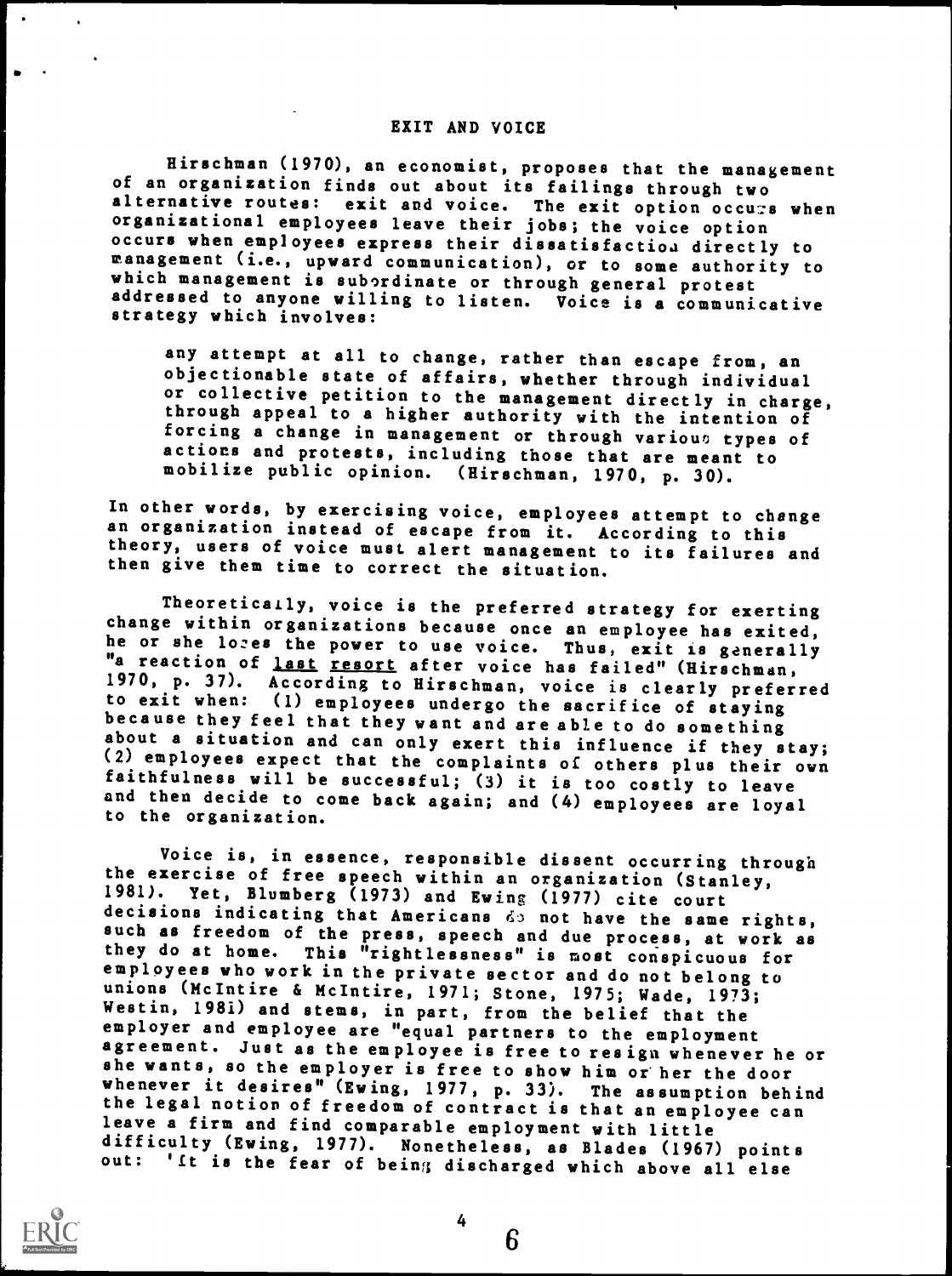renders the great ajority of employees vulnerable to employer coercion" (p. 1406). He maintains that "only the unusually valuable employee has sufficient bargaining power to obtain a guarantee that he will be discharged during a specified term of employment only for 'just cause'" (pp. 1411-1412). The great employment only for 'just cause'" (pp.  $1411-1412$ ). majority of employees are viewed as expendable. Thus, an employee's threat to quit a job (use the exit option) has little power to bring about change in an organization.

Generally, voice is used only when employees feel that they<br>can influence their organizations. Thus, dissatisfied employees may stay with a deteriorating organization based on: (1) their<br>evaluation of their chances of changing the organization's actions through their own actions or through the actions of others and  $(2)$  their judgment that it is worthwhile to trade the certainty of something that is available here and now for the chances taken by leaving the organization. Employees who have nowhere else to go and employees who are loyal to their organizations, theoretically, will be maximally motivated to express their dissatisfaction to management by using the voice option. Without feelings of loyalty, exit is costless; and, if employees have a low estimate of their ability to influence their organization, they will exit in silence.

Morton Thiokol engineers clearly used the voice strategy a<br>number of times within their organization. There is a great deal of evidence that Roger Boisjoly and other engineers expressed their concerns about the booster rocket seals to Morton Thiokol management as early as 1981. Morton Thiokol and NASA management felt that the problem was serious enough to institute a redesign<br>of the seals, but not serious enough to delay a launch. Boisjoly of the seals, but not serious enough to delay a launch. Boisjoly actually did express his concerns outside of his organization. In October 1985, he attended a meeting of a committee of the Society of Automotive Engineers and asked for their help in redesigning the seals ("Challenger's o-rings). The members of the committee felt that Morton Thiokol was concerned about the design, but again no one took the information any further.

Broad (1986) maintains that this is because NASA is like a close-knit family. He maintains that "problems stay within; whistleblowers are fey. NASA engineers who were aware of the gavity of the seal problem either spoke in whispers among themselves or followed rigid procedures to alert their superiors" (p. C9). Although the engineers raised the issue at every level, month after month, they would never have "gone outside." According to Broad, "few knowledgeable individuals wanted to press questions that could halt the program" (p. C9). No one wanted to be a whistle blower.

### WHISTLE BLOWING

Hirschman's (1970) conceptualization of voice does not separate the consequences of communicative strategies directed by employees to immediate supervisors, to people in other levels of



5

 $\overline{7}$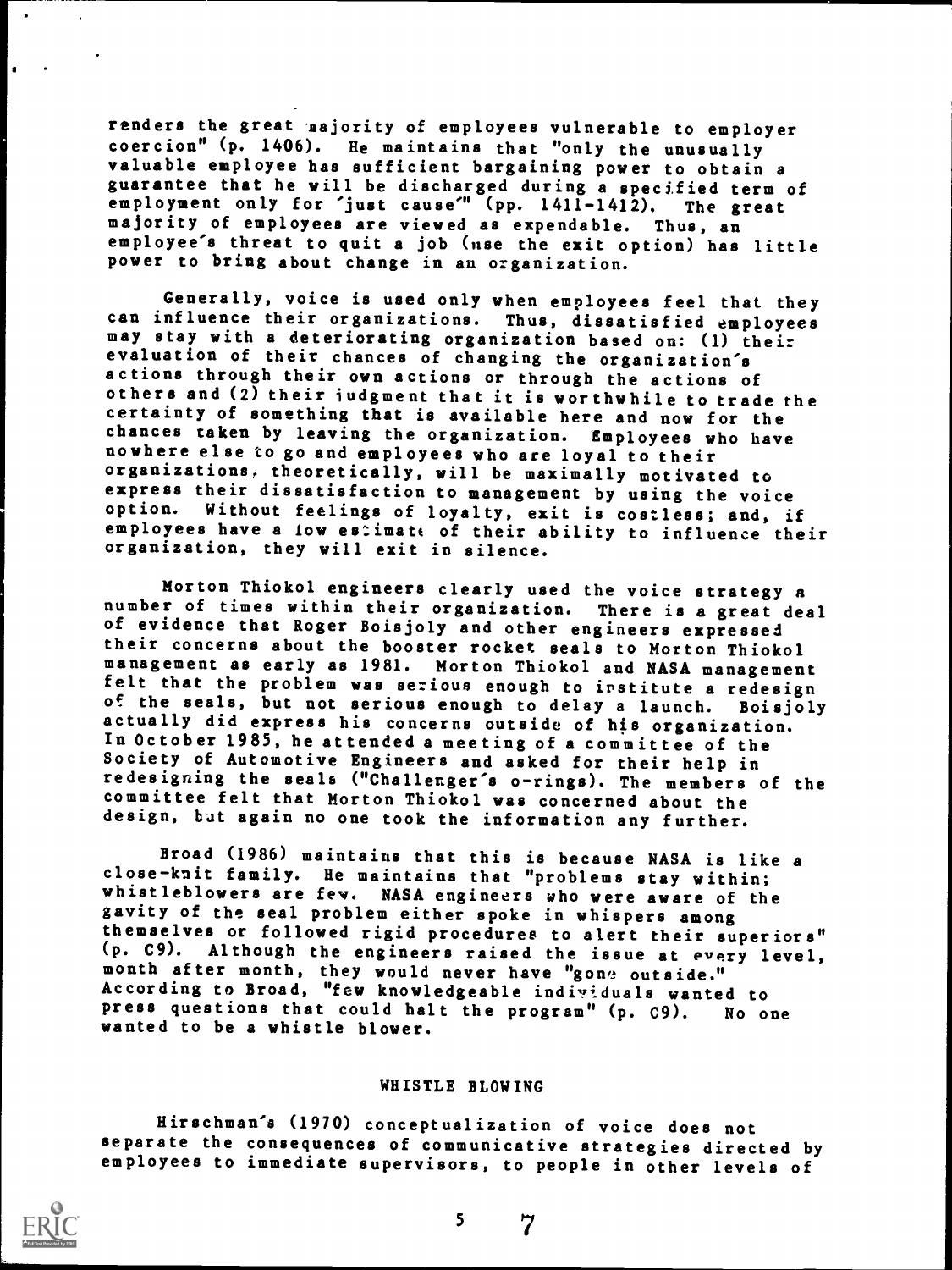the organizational hierarchy, or to the public. Dissatisfied employees, however, are likely to express their dissatisfaction to their immediate supervisors first (Westin, 1981). If management is unable to satisfactorily answer their concerns, employees may then go outside the formal channels of upward<br>communication within organizations and appeal directly to the public or to a regulatory agency (Stewart, 1980). Employees who voice their dissatisfaction about organizational policies or practices <u>outside</u> the organization, with the intent of changing the policies or practices or wa using a communicative strategy referred to as whistle blowing (Redding, 1985). The basic assumption behind the use of this<br>communicative strategy is that employees who disagree on ethical grounds with their employers about organizational policy or<br>practices should net exit, but should speak out (Ewing, 1977;<br>Walters, 1975). This response is a relatively recent communicative strategy used to effect change in organizations.

According to Nader, Petkas and Blackwell (1972), whistle blowing is:

the act of a man or woman who, believing that the public interest overrides the interest of the organization he serves, publically "blows the whistle" if the organization is involved in corrupt, illegal, fraudulant, or harmful activity. (p. vii)

In other words:

An employee "blows the whistle" on a company when, knowing<br>the company is engaged in serious unethical activity and having made reasonable but unsuccessful efforts to get the company to desist by working from within, the employee chooses to disclose the information to the public. (Velasquez, 1982, p. 325)

Thus, whistle blowers are federal employees (Dudar, 1977) or employees of private sector corporations who challenge irresponsible activity" (Nader, Petkas, & Blackwell, 1972, pp. 76-77). In general, whistle blowers are employees who believe they can best exert upward pressure for change and rectify unethical behavior in business or government by making their that "having decided at some point that the actions of the<br>organization are immoral, illegal, or inefficient, [they act] on that belief by informing legal authorities or others outside the organization" (p. 26). Whistle blowing is, thus, an indication<br>that "the rules and guidelines for resolving disputes and failures within an organization have been insufficient" (Peters & Branch, 1972, p. 291) and that the situation is so serious it demands public attention. In other words, in the eyes of the whistle blower, the organizational system for communicating and resolving problems has broken down (Redding, 1985).



8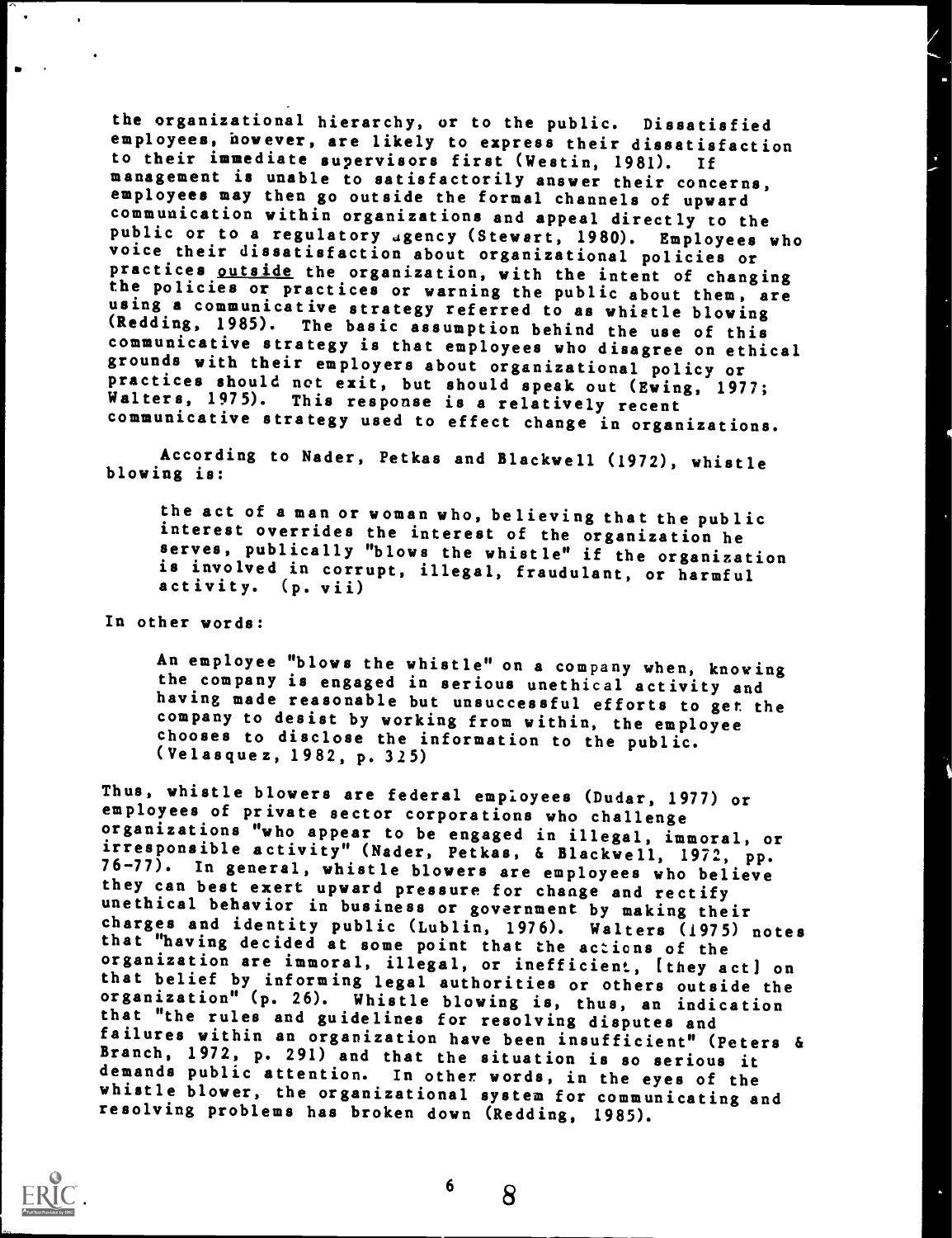Whistle blowing has been encouraged in both the private and public sector. To encourage whistle blowing, in the spring of 1975, the Committee on Scientific Freedom and Responsibility of the American Association for the Advancement of Science (AAAS) issued a report urging scientists and engineers to blow the whistle on their employers when they saw their work being used for "morally dubious ends" (Ewing, 1977, p. 184). In the same year, Senator Edward Kennedy "sponsored hearings . . . to publicize the cause of government employees who spoke out against illegal or immoral actions in their agencies" (Ewing, 1977, p. 77).

Although the AAAS and the Kennedy hearings encouraged conscious acts of whistle blowing, Dudar (1977) maintains "most people who wind up in the fraternity Iof whistle blowers] begin almost accidently, expecting gratitude and encountering, instead, a stone wall of either indifference or hostility" (p. 52). Apparently, much of the whistle blowing which does occur results from organizations' unresponsiveness to employees (Walters, 1975). For example, in a study of university students, Turner (1973) reports students "believed their freedom of expression was impaired, not because anyone actively prevented them from speaking, but butuse no one would listen, understand, or care" (p. 1). In other words, most organizations do not actively prevent employees from expressing their dissatisfaction but management is not actively encouraged to respond to dissatisfaction when it is expressed. Whistle blowers are members of the increasingly educated, demanding and powerful work force who feel that management will not listen to or respond to what they view as legitimate concerns.

The lack of appropriate listening strategies in organizations is a common phenomenon. Several writers have indicated indirectly that managers are unresponsive to employee concerns. For example, Silver (1967) claims most employee complaints are "insubstantial," while Thompson (1953) claims most managers feel employees will see that management is "right" if they are given "the facts." Walters (1975) believes managers should respect employees' rights to disagree with organizational policy not because it is the employees' fundamental right, but because it is in the best interests of the organization. These writers imply that employees who expect a response from management are violating the communicative norms within organizations. More directly, D'Aprix (1977) maintains:

in a highly traditional organization, communication is ritualized. . . . There is considerable emphasis on communication up and down a chain of command. The worker is not permitted to air his grievances to his boss's boss without first seeking permission and approval. (pp. 29-30)

Most employees usually do seek approval first (Boulden, 1975; Walters, 1975; Westin, 1981). Employees only communicate their dissatisfaction outside organizational boundaries when their ideas are met with repeated "bureaucratic runarounds, deaf ears,



7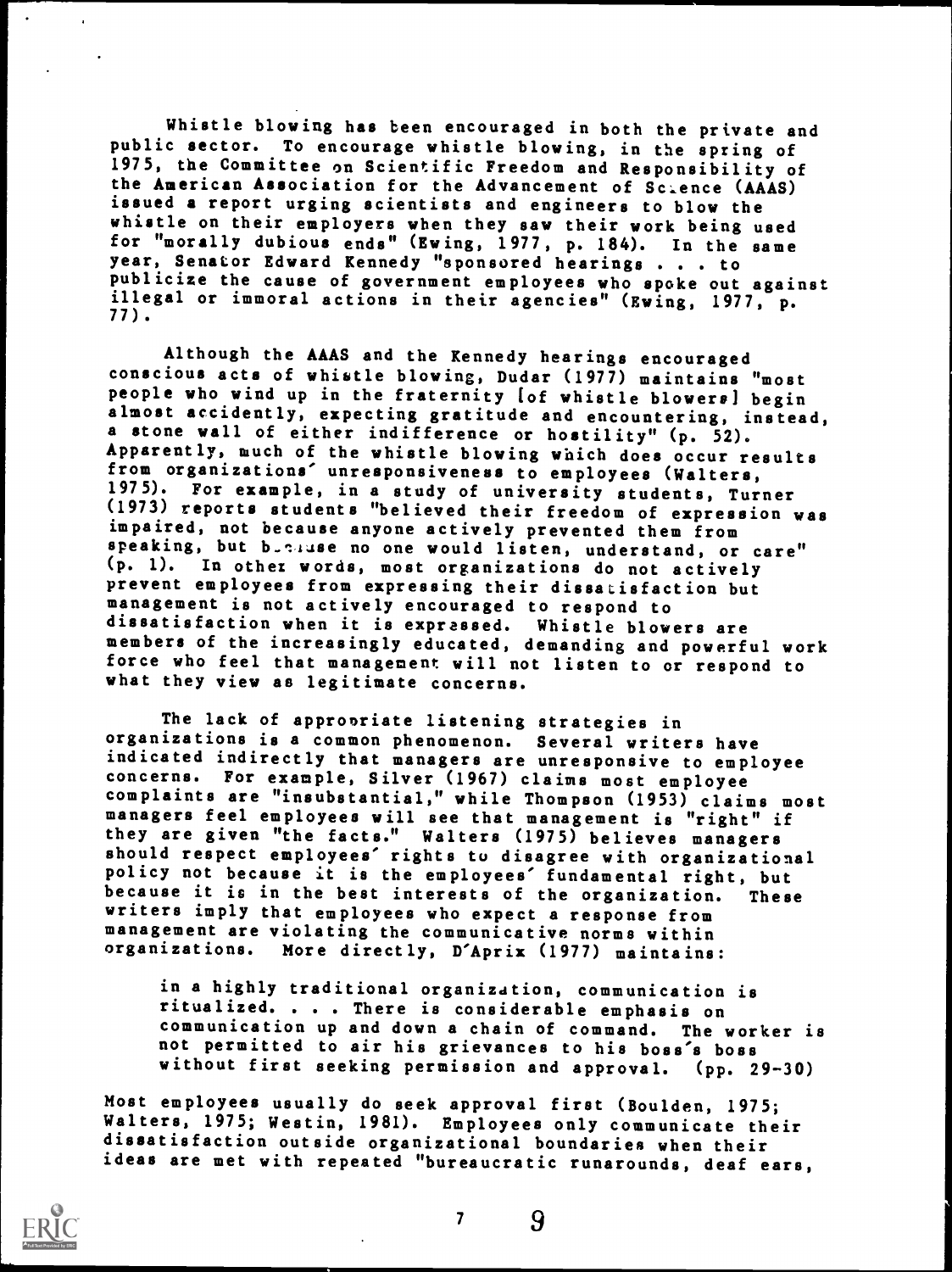or hostility" (Walters, 1975, p. 30).

Employees who choose  $E^{n+1}$  a communicative strategy of last resort face negative conse, ences. In an often-quoted attack, James M. Roche, Chairman of General Motors Corporation, states:

Some of the enemies of business now encourage an employee to be disloyal to the enterprise. They want to create suspicion and disharmony and pry into the proprietary<br>interests of the business. However this is labeled-industrial espionage, whistle blowing, or professional<br>responsibility--it is another tactic for spreading disunity and creating conflict. (cited in Flint, 1971, p. 52)

Even when managers recognize the legitimacy of breaking the chain<br>of command for organizational communication, many react as does Dr. Arthur Bueche, Vice President for Research with General Electric, who notes how difficult it often is "to distinguish between those who are blowing the whistle and those who are crying wolf" (Ewing, 1977, p. 227). Bueche believes that employees who choose to make a "public attack" on their<br>organization should be willing to resign (Wilford, 1976). Drucker (cited in Orr, 1981) equates whistle blowing with "informing."

Thus, Boulden (1975) warns that "any effort to . . . speak out against company practices, will be interpreted by your employers and fellow workers as disloyalty and near treason" (p. 43). He contends that whistle blowing almost never has a positive effect on a person's career, and the "odds are that management will not only attempt to brand your statements as falsehoods, but may also attack your veracity and competence" (p. 44). Peters and Branch (1972) somewhat facetiously describe the typical response to a whistle blowing attempt:

A whistle-blower's antagonists will probably do something blessed study by experts in support of their position; cite national security, job protection, or economoic emergency as the justification for their actions; impugn the person with<br>the whistle as an unqualified, self-seeking, disloyal, and moderately unbalanced underling who just doesn't understand<br>the complexities that converge at the top; call for further study of the problem; and retire to dinner with their lawyers. (pp. 15-16)

Often, the whistle blower will be subjected to what Blades (1967) terms "abusive discharge" in which the employee is "discharged as a result of resisting his employer's attempt to intimidate or coerce him in a way which bears no reasonable relationship to the employment" (p. 1413). The abusive discharge<br>is apt to be malicious because, as Ewing (1977) notes: "When a<br>competent employee with years of service is fired for refusing to<br>submit to a boss's improper feels guilt in a way not experienced when firing an employee for



 $8 \t10$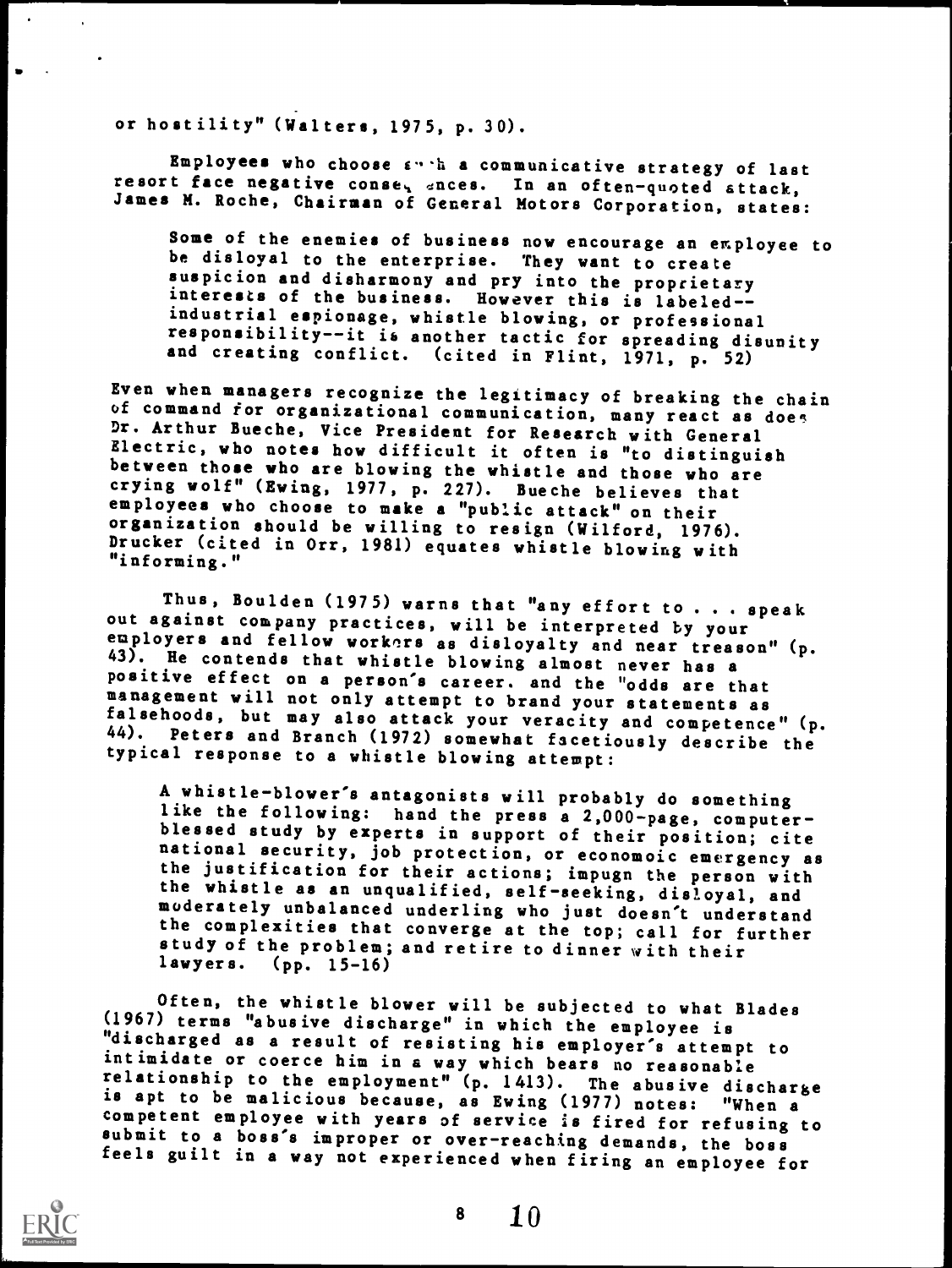incompetence or laziness" (p. 200). The whistle blower is <sup>a</sup> threat to the communication structure of the traditional organization and represents a lapse in socialization that may be Stone (1975) suggests: "People who feel... threatened by<br>whistle blowing will inevitably seek to 'make an example' of the<br>whistle blower: by firing, demotion, or harassment" (pp. 214-<br>215). An organization may pay some pri employee, but an employee is likely to pay the higher price. Ewing (1977) cites a sociologist who has called abusive discharge the "organizational egaivalent of capital punishment" (p. 38).

These potential results of whistle blowing pose a dilemma<br>for whistle blowers. They must use a communicative strategy that receives public attention, but must not appear to be gratifying<br>their own egos (Peters & Branch, 1972; Dozie: & Miceli, 1985). Their use of voice is more likely to be heard and believed if they appear to clearly lose from their acts. Although they may<br>lose a career, as Peters and Branch (1972) note: "The strength on which whistle-blowers have relied is basically that they have been judged right by most of the people who have studied the conflicts from outside the battle area" (pp. 287-288). Near conflicts from outside the battle area" (pp. 287-288). Nearly all whistle blovers who have been punished by their organizations win when they challenge their punishment in court (Orr, 1981; Walters, 1975; Westin, 1981).

An examination of 51 different whistle blowing events reperted in various sources (Stewart, 1980) reveals consistent patterns of events in pure whistle blowing instances, when the person who has left the organization (raters & Branch, 1972). In pure whistle blowing instances, the events occur in the following order (although some steps may be omitted):

Step 1: An organizational employee becomes aware of a product or policy which he or she feels is unethical, immoral, or illegal and /or will endanger the public.

Step 2: The employee expresses his or her concerns to his or her immediate supervisor. The employee perceives that his or her supervisor is not going to act on the concerns.

Step 3: The employee expresses his or her concerns to administrators higher up in the corporate or governmental hierarchy. The employee perceives the administrators are not going to act on the concerns.

Step 4a: The employee takes his or her concerns to a regulatory body (such as a Congressional subcommittee, the with overseeing the  $\alpha$  reganization or government agency. This step, by definition, makes the employee's concerns public.

and/or

 $9 \t 11$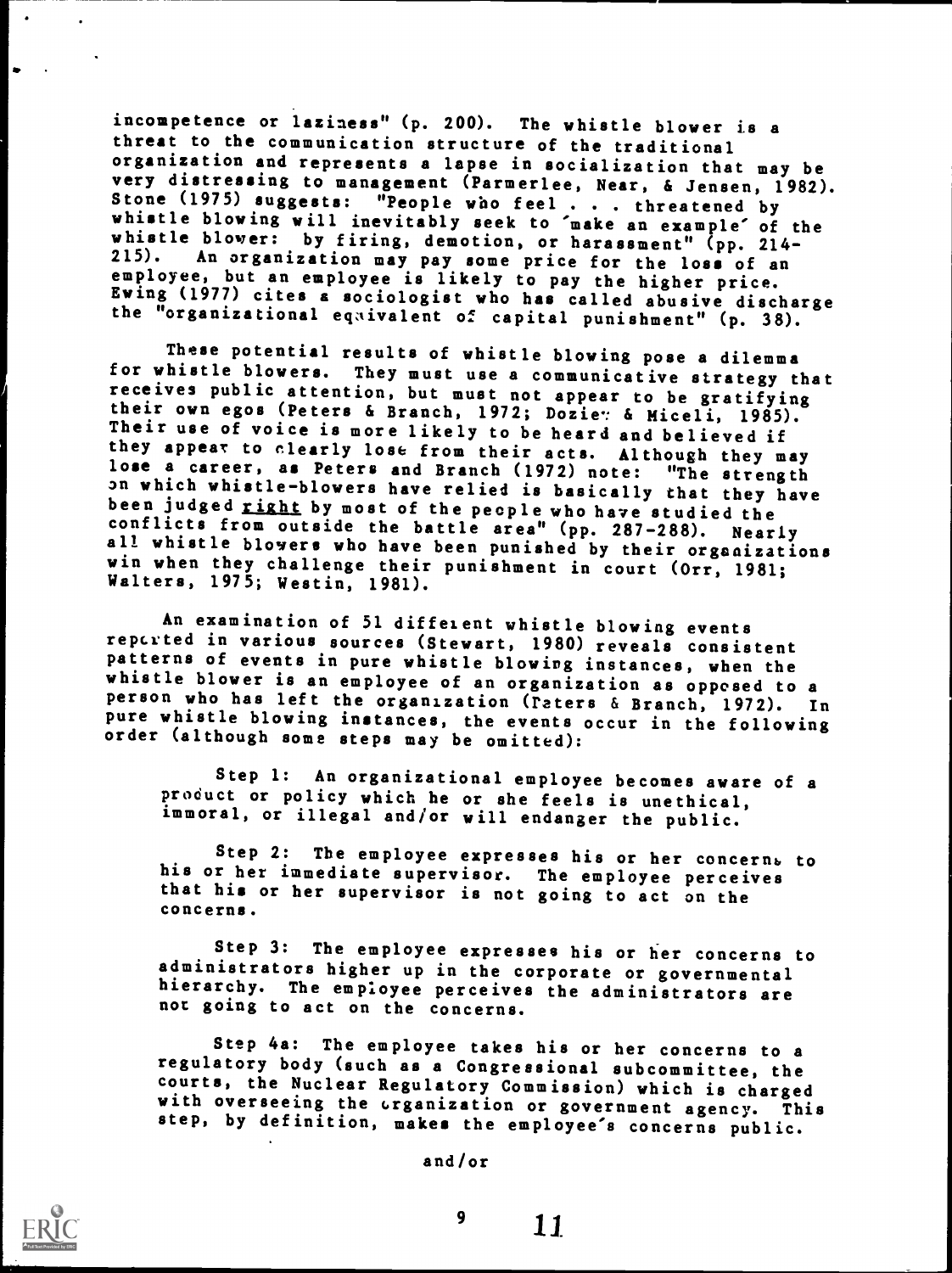Step 4b: The employee takes his or her concerns to the press, which then publicizes them.

Step 5: The employee is isolated by his or her supervisors (for example, the employee's assistants are taken away and other organizational members are instructed to avoid the employee).

Step 6: The employee is expelled from the organization--he or she is either fired or forced to resign.

No one blew the whistle on potential problem with the 0-<br>rings before the Challenger accident. After the accident, however, Allan McDonald came forward at a closed hearing of the<br>Rogers commission to tell them that NASA management was not being<br>accurate in their description of the decision making leading up to the launch decision. Both McDonald and Roger Boisjoly then<br>testified before open hearings of the Rogers commission about<br>their objections to the launch. The whistle blowing incident did not involve the safety of the 0-rings, but the fact that NASA management was not accurately reporting the decision-making process leading up to the launch decision. Predictably, the media praised the two engineers calling them "whistle-blowing<br>heroes" (Seltzem, 1986) and "ethical resisters" (Glazer & Glazer, 1986). Even though the whistle blowing incident occurred, in essence, after the fact, Morton Thiokol management reacted predictably and isolated and demoted the two engineers. Due to Congressional pressure, the engineers were restated and McDonald became a spokesperson for the company.

# THE NECESSITY FOR WHISTLE BLOWING

The choice between taking a concern up an organizational<br>hierarchy or outside the hierarchy to the public is clearly a choice between communication strategies. Supervisors' responses<br>to these two strategies can be explained, in part, using a<br>perspective drawn from the literature on organizational communication (Stewart, 1980). An organization, by definition<br>and necessity, restricts the amount of information traveling up through the hierarchy (Gibb, 1968; Redding, 1972). When dissatisfied employees attempt to take their concerns through an organizational hierarchy, they are attempting to increase, or at<br>least alter, this upward flow of information. They express their concerns directly to the public when they feel they cannot effectively alter the flow of information or get a suitable response from organizational management. This feeling may result<br>because their supervisors will not pass their concerns to the next level of the hierarchy or because their supervisors do not respond to the concerns in a manner desired by the subordinates. Thus, the crucial issue is the supervisor's decision to transmit information up through an organizational hierarchy, to act on the information in a way which satisfies the subordinate.

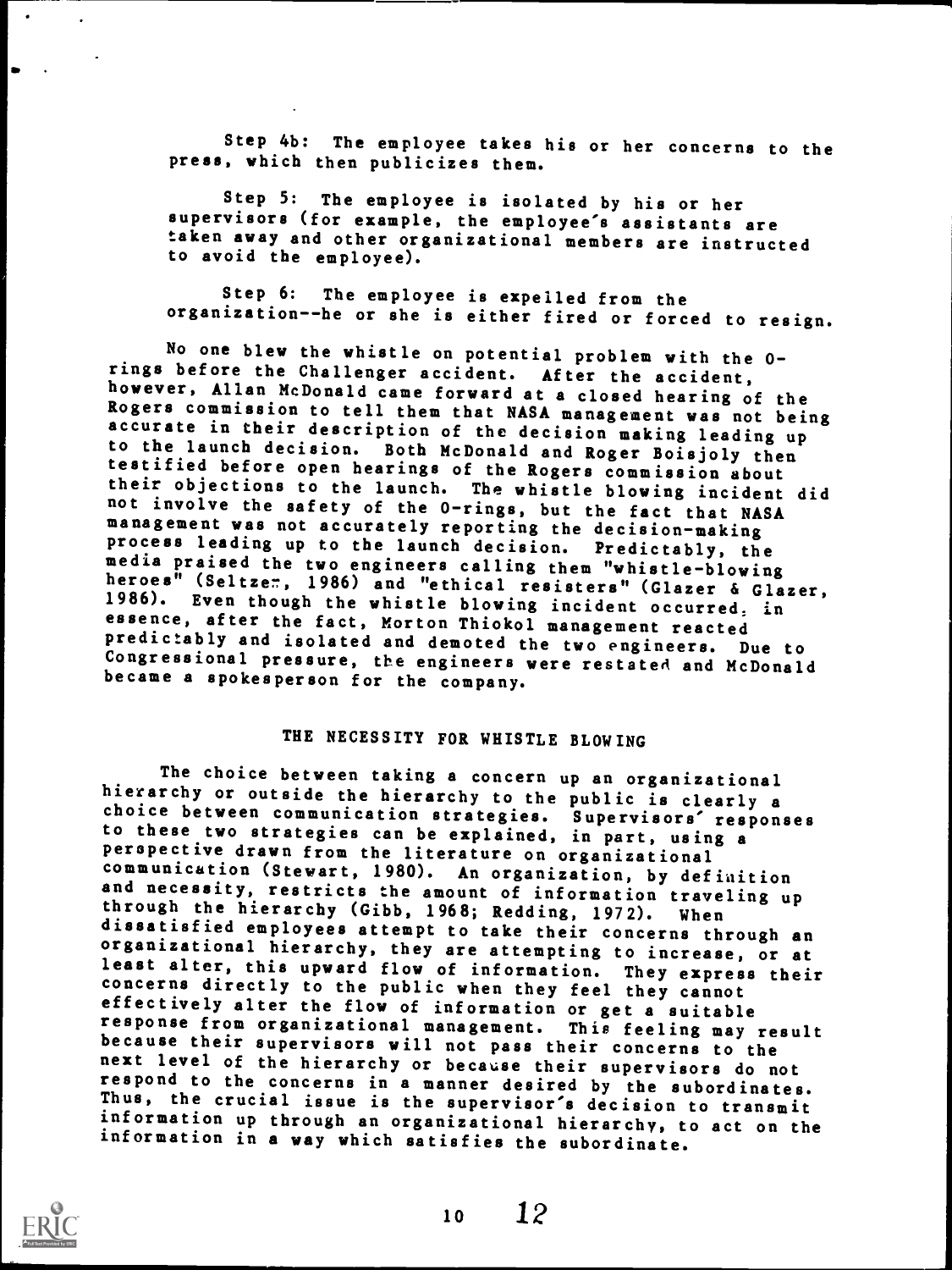Subordinates are likely to pass information to their supervisors if the information is important and favorable (O'Reilly & Robercs, 1974). In general, potential whistle blowers may consider their information favorable because they feel they have discovered an organizational problem which needs to be remedied. Their concern shows that they are conscientious employees. The infcrmation is unlikely to be passed up the organizational hierarchy by the supervisor, however, because the information, by definition, is unfavorable to the supervisor. Thus, a supervisor is unlikely to pass negative information to his or her own supervisor (Kelly, 1951; Read, 1962). The supervisor also is unlikely to pass such information upward because supervisors view messages which are favorable to subordinates as less accurate than messages which are unfavorable (Sussman, 1973). Naturally, supervisors are reluctant to pass upward messages which they perceive as likely to be inaccurate.

Given this framework, there is a theoretical potential for whistle blowing any time a subordinate communicates information upward that is perceived to be unfavorable to the supervisor if the supervisor transmits it u; ward. Of course, in many instances, when a supervisor stops a subordinate's nessage, the subordinate derides the information is unimportant and gives up. Occasionally, however, the subordinate feels that he or she has discovered something immoral, unethical, or illegal and refuses to keep silent. When the subordinate feels this way, he or she may bypass the communication channel normally associated with the organizational hierarchy--sometimes going outside the organization to the public. Members of the organizational hierarchy are likely to react against him or her, in part, because he or she has publicly demonstrated the ineffectiveness of the organizational communication system. The whistle blower, if his or her charges are correct, illustrates one of the dilemmas faced by all complex organizations--how to restrict the flow of information up the organizational hierarchy and, at the same time, insure that accurate, useful and timely information reaches organizational decision makers.

According 'o this theory, there is always the danger of management failing to pass on information to higher levels in an organization. As one astronaut notes ("Key points," 1986):

There is a great bunch of engineering people at NASA. And I guarantee beyond any reasonable doubt that all the working troops right this minu,e know exactly what all the space shuttle issues are right this minute.

But what we have to worry about is five year from now, when Joe Engineer comes in to the boss and he says, "Hey, how about this data here that shows framistan keeps breaking, it's going to blow the side off the orbiter," and his boss says, "It hasn't failed in 60 flights, get out of my office." (p. D18)

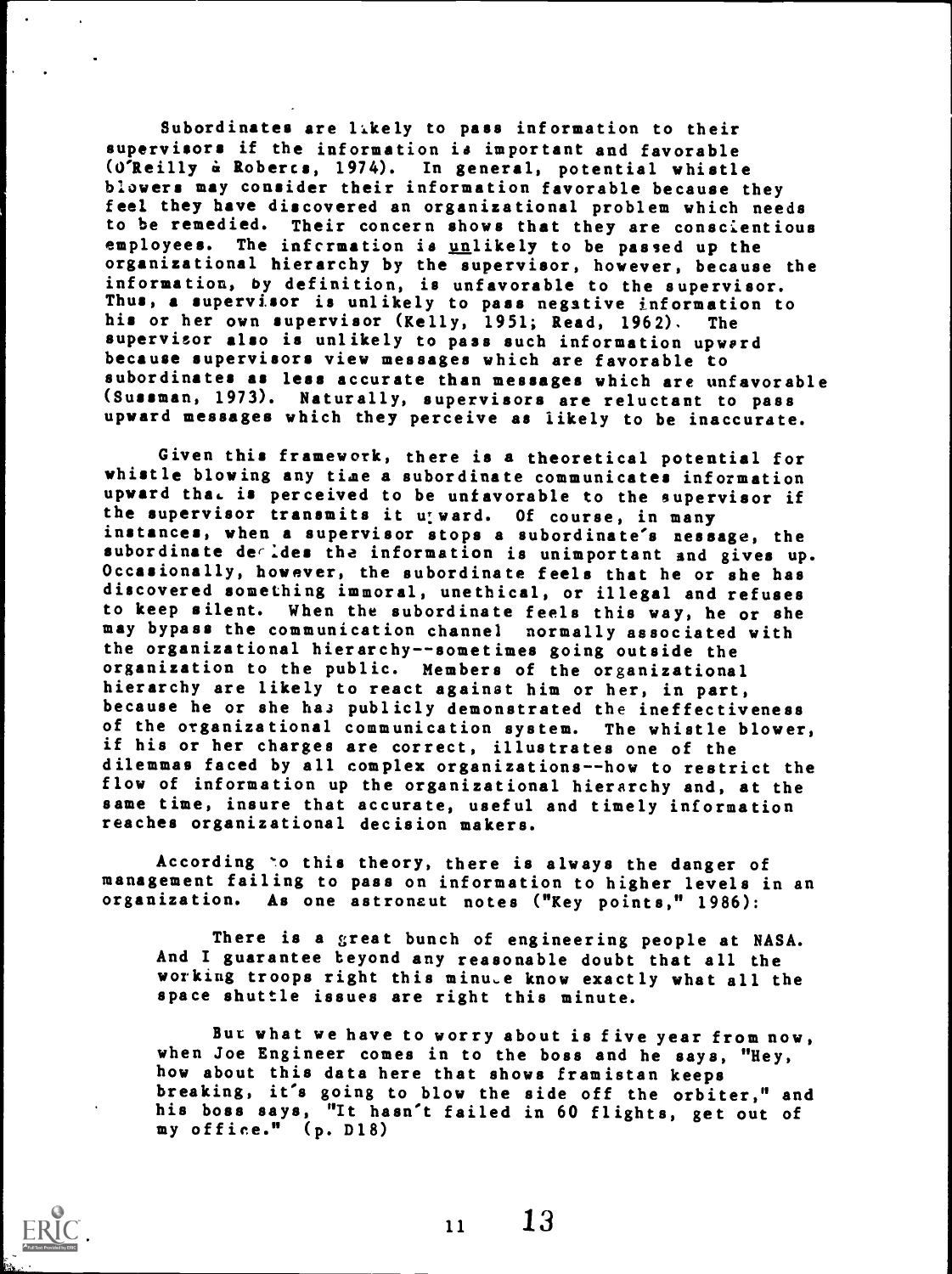To alleviate this problem, NASA management has instituted <sup>a</sup> system which they feel will encourage whistle blowing and prevent further decision-making errors (Wilford, 1986). NASA employees can "fill out a form" and mail it to Batelle Memorial Institute in Ohio. Batelle will investigate the claim, remove the employee'a name from the form, and forward it to the appropriate NASA official. Concerns the day before a scheduled launch can be telephoned to the launch safety officer. Obviously, NASA is still operating on a "message sent is a message received" model of communication. They seem to have faith that if a decision maker has appropriate information, he or she will reach the appropriate (and safe) conclusion. Unfortunately, previous evidence does not support this conclusion. Fink (1986, February 17) describes the Challenger accident as "a sad series of missed opportunities for assertive action that may or may not have averted the tragedy" (p. 13). Unfortunately, the new NASA whistle-blowing policy does not seem like it will change this fact.

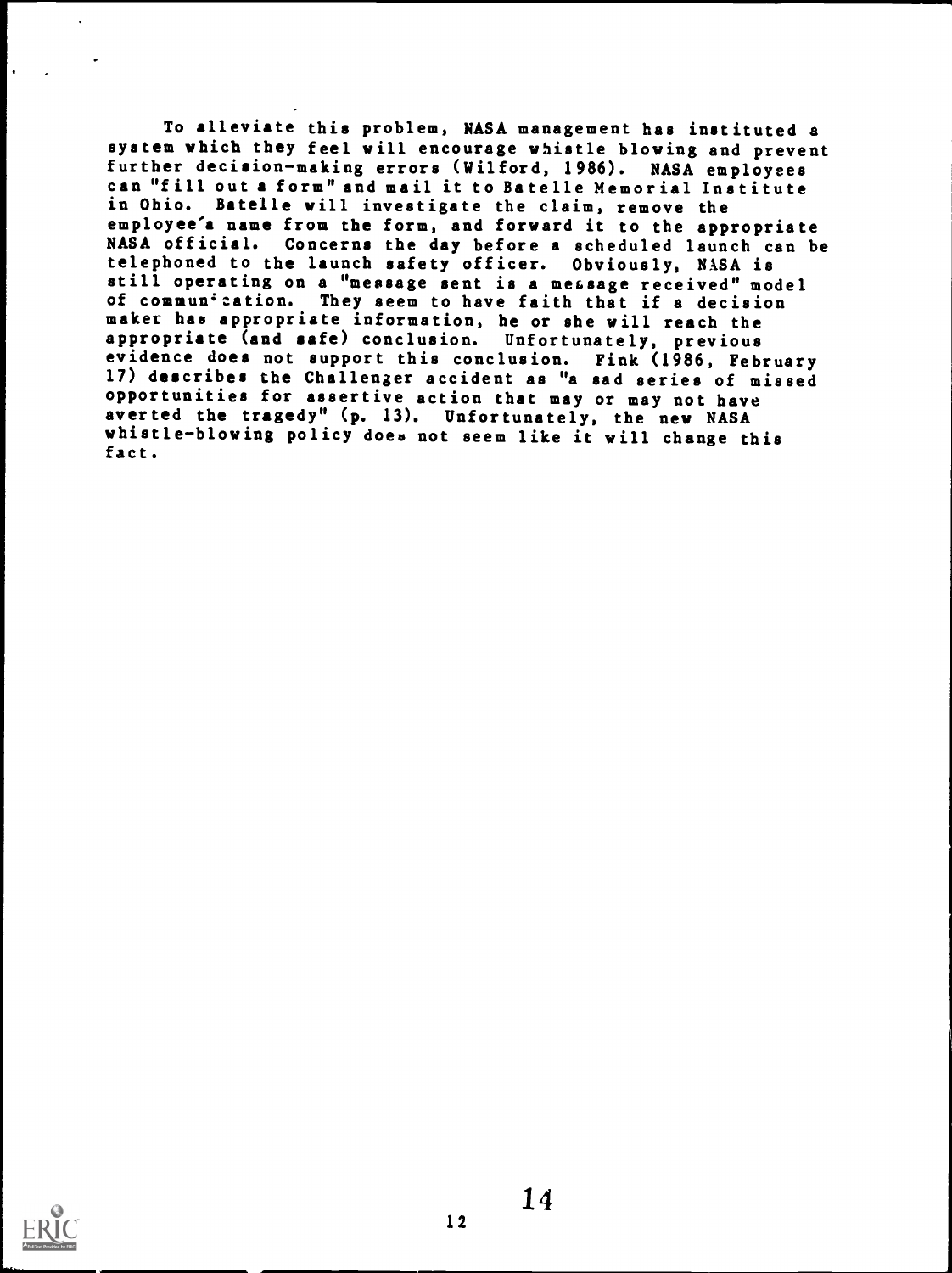#### REFERENCES

- Blades, L. E. (1967). Employment at will vs. individual freedom: On limiting the abusive exercise of employer power. Columbia Law Review, 67, 1404-1435.
- Blumberg, P. I. (1973). Corporate responsibility and the employee's duty of loyaity and obedience: A preliminary inquiry. In D. Votaw & S. P. Sethi (Eds.), The corporate dilemma (pp. 82-113). Englewood Cliffs, NJ: Prentice-Hall.
- Boffey, P. M. (1986, April 4). NASA official says shuttle program had major flaws. New York Times, pp. Al, D19.
- Boffey, P. M. (1987, January 29). Engineer who opposed launching Challenger sues Thiokol for one billion. New York Timga, p. A16.
- Boulden, L. L. (1975). The perils of integrity. Automation,  $22(3)$ , 42-47.
- Broad, W. J. (1986, September 30). Silence about shuttle flaw attributed to pitfalls of pride. New York Times, pp. Cl, C9.
- Brody, M. (1986, May 12). NASA's challenge: Ending isolation at the top. Fortune, p. 26.
- Challenger's o-rings. (1986, March 31). Fortune, p. 10.
- Covault, C. (1986, August 11). Rogers report cites dangers of excessive overtime. Aviation Week & Space Technology, pp.  $21 - 22$ .
- D'Aprix, R. M. (1977). The believeable corporation. New York: AMACOM,
- Dozier, J. B., & Miceli, M. P. (1985). Potential predictors of whistle-blowing: A prosocial behavior perspective. Academy of Management Review, 10, 823-836.
- Dudar, R. (1977, October 30). The price of blowing the whistle. New York Times Magazine, pp. 41-54.
- Ewing, D. W. (1977). Freedom inside the organization. New York: McGraw-Hill.
- Fink, D. E. (1986, February 17). Misses opportunities . . .<br>Aviation Week & Space Technology, p. 13.
- Flint, J. M. (1971, March 26). G.M.'s chief scores critics of business. New York Times, pp. 53, 59.



 $\sim$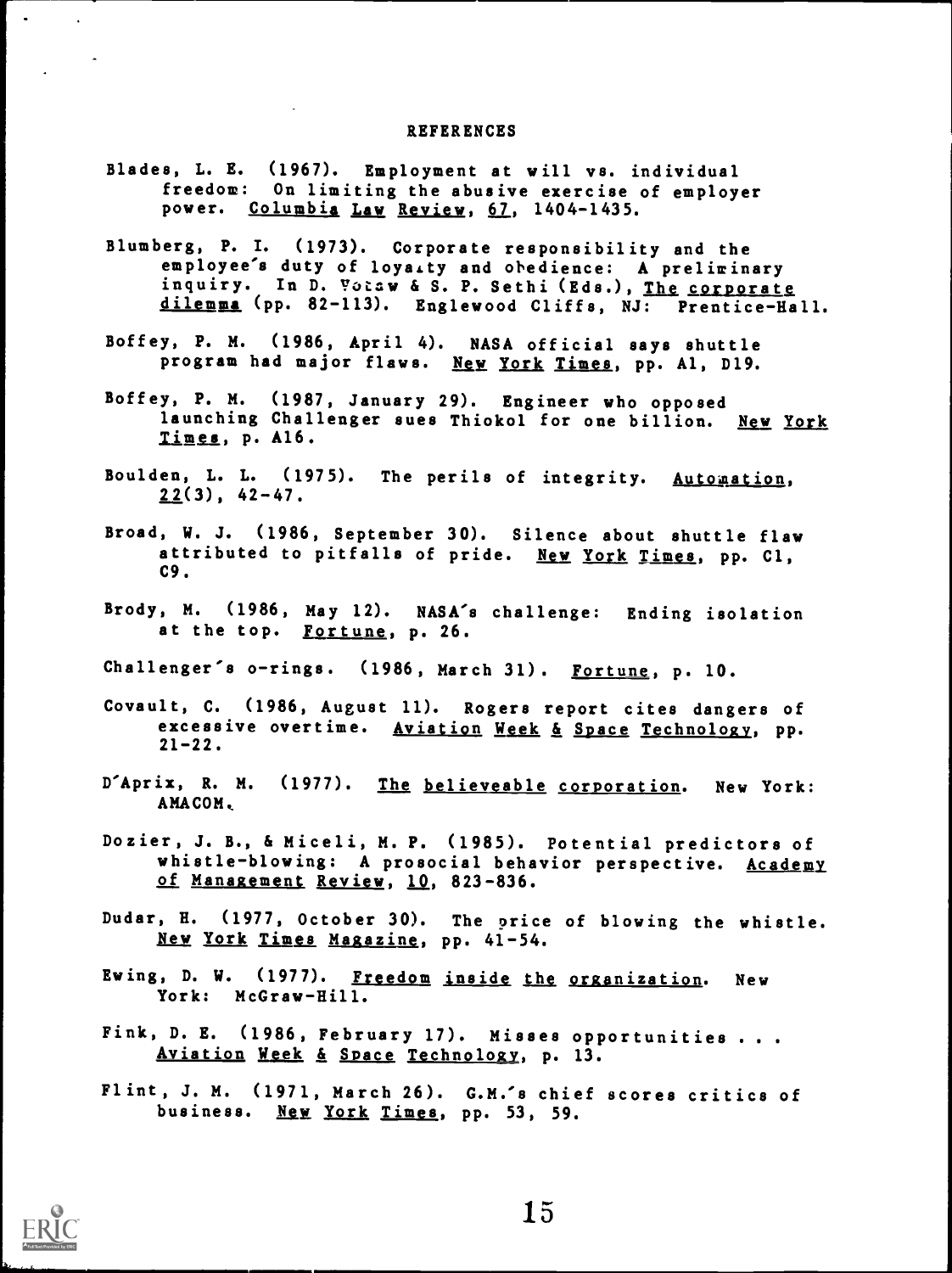- Gibb, C. (1968). Leadership. In G. Lindzey & E. Aronson (Eds.), Handbook of social psychology, Vol. 4, 2nd ed. (pp. 205-282). Reading, MA: Addison-Wealey.
- Glazer, M. P., 6 Glazer, P. M. (1986, August 13). The whistleblower's plight. New York Times, p. 23.
- Hirschman, A. O. (1970). Exit, voice, and loyalty: Responses to decline in firms. organizations, and states. Cambridge, MA: Harvard University Press.
- Joyce, C. (1986, May 22). The tarnished image of a gilttering prize. New Scientist, pp. 26-27.
- Kelly, H. H. (1951). Communication in experimentally created hierarchies. Human Relations, 4, 39-56.
- Key points from hearing on explosion of the space shuttle.  $(1986, April 4)$ . New York Times, p. D18.
- Lublin, J. S. (1976, March). Spilling the beans: Disclosing<br>misdeeds of corporations can backfire on tattlers. Wall Street Journal, pp. 1, 11.
- McIntire, L. V., & McIntire, M. B. (1971). Scientists and engineers: The professionals who are not. Lafayette, LA: Arcola Communications.
- Nader, R., Petkas, P. J., & Blackwell, K. (Eds.) (1972).<br>Whistle blowing: The report of the conference on professional responsibility. New York: Grossman.
- O'Reilly, C.A., & Roberts, K. H. (1974). Information filtration in organizations: Three experiments. Organizational Behavior and Human Performance, 11, 253 -255.
- Orr, L. H. (1981, Fall). Is whistle-blowing the same as informing? Business and Society Review, pp. 4-17.
- Parmerlee, M. A., Near, J. P., & Jensen, T. C. (1982). Correlates of whistle-blowers' perceptions of organizational retaliation. Administrative Science Quarterly, 27, 17-34.
- Peters, C., & Branch, T. (1972). Blowing the whistle: Dissent in the public interest. New York: Praeger, 1972.
- Read, W. H. (1962). Upward communication in industrial hierarchies. Human Relations, 15, 3-15.
- Redding, W. C. (1972). Communication within the organization: An interpretive review of theory and research. New York: Industrial Communication Council.



 $\mathcal{L}_{\text{max}}$  and  $\mathcal{L}_{\text{max}}$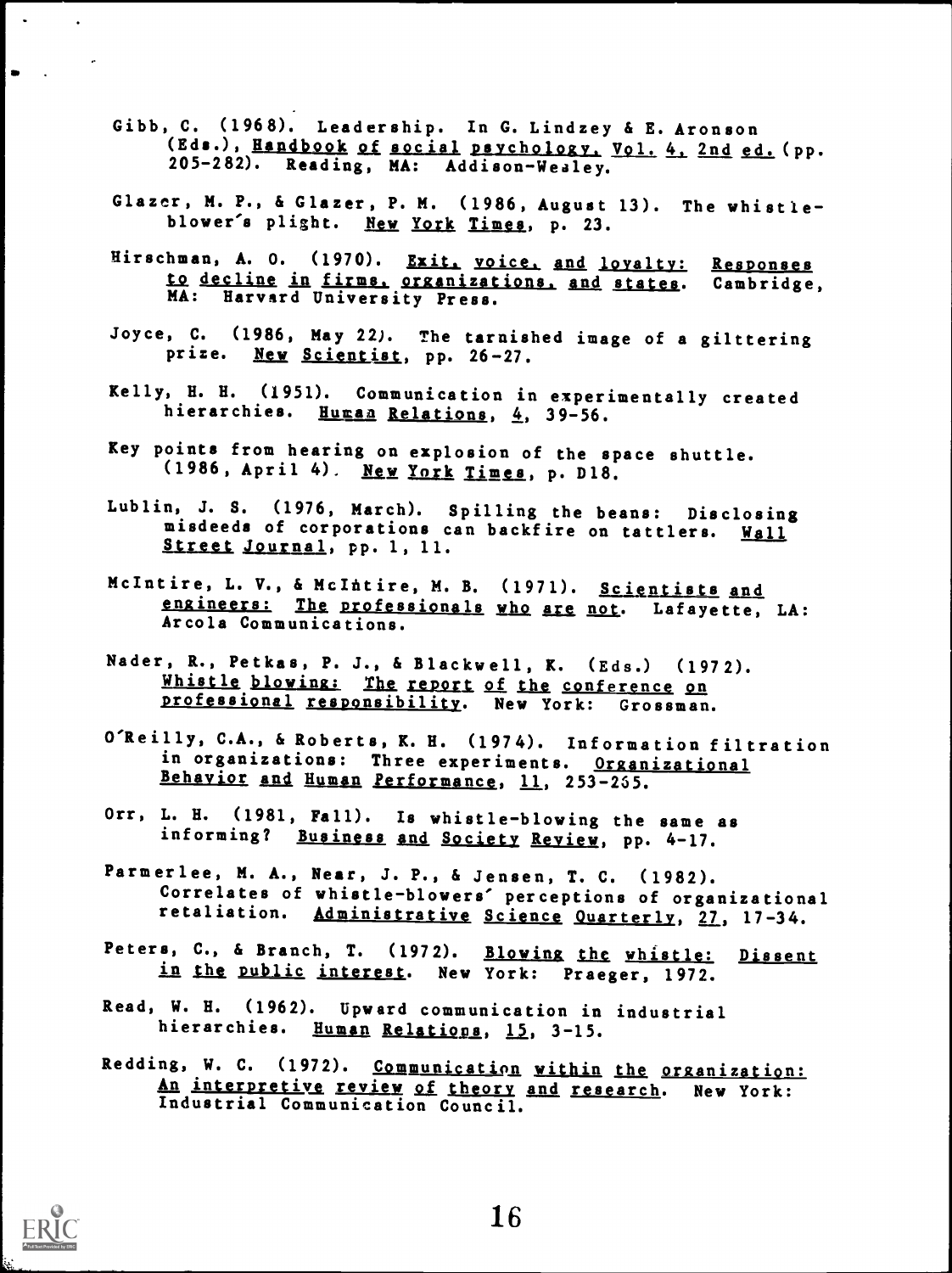- Redding, W. C. (1985). Rocking boats, blowing whistles, and teaching speech communication. Communication Education, 34, 245-258.
- Reichhart, T. (1986, April). Anatomy of a decision. Space World, pp. 11-17.
- Rogers, W. P. (1986). Report of the Presidential commission on the space shuttle Challenger accident. Washington, DC: U.S. Government Printing Office.
- Royko, M. (1986, March 11). No whistle blown. Chicago Tribune, p. Bl.
- Sanger, D. E. (1986, Febraury 28). Communications channels at NASA: Warnings that faded along the line. New York Times, p. D19.
- Seltzer, R. J. (1986, June 23). Faulty joint behind space shuttle disaster. Chemical and Engineering News, pp. 9-15.
- Silver, I. (1967). The corporate ombudsman. Harvard Business Review,  $45(3)$ , 77-87.
- Stanley, J. D. (1981). Dissent in organizations. Academy of Management Review, 6, 13-19.
- Stewart, L. P. (1980). "Whistle blowing": Implications for organizational communication. Journal of Communication,  $30(\frac{1}{2})$ , 90-101.
- Stone, C. D. Where the law ends: The social control of corporate behavior. New York: Harper & Row.
- Sussman, L. (1973). Upward communication in the organizational hierarchy: An experimental field study of perceived message distortion. Unpublished doctoral dissertation, Purdue University, West Lafayette, IN.
- Thompson, K. M. (1953). Human relations in collective bargaining. Harvard Business Review, 31(2), 116-126.
- Turner, R. R. (1973). Unresponsiveness as a social sanction. Sociometrv, 36, 1-19.
- Velasquez, M. G. (1982). Business ethics--Concepts and cases. Englewood Cliffs, NJ: Prentice-Hall.
- Wade, N. (1973, December 7). Protection sought for scientists and whistle blowers. Science, pp. 1002-1003.
- Walters, K. D. (1975). Your employees' right to blow the whistle. Harvard Business Review,  $53(4)$ , 26-34, 161-162.



 $\bullet$  .

 $\sim$   $\sim$